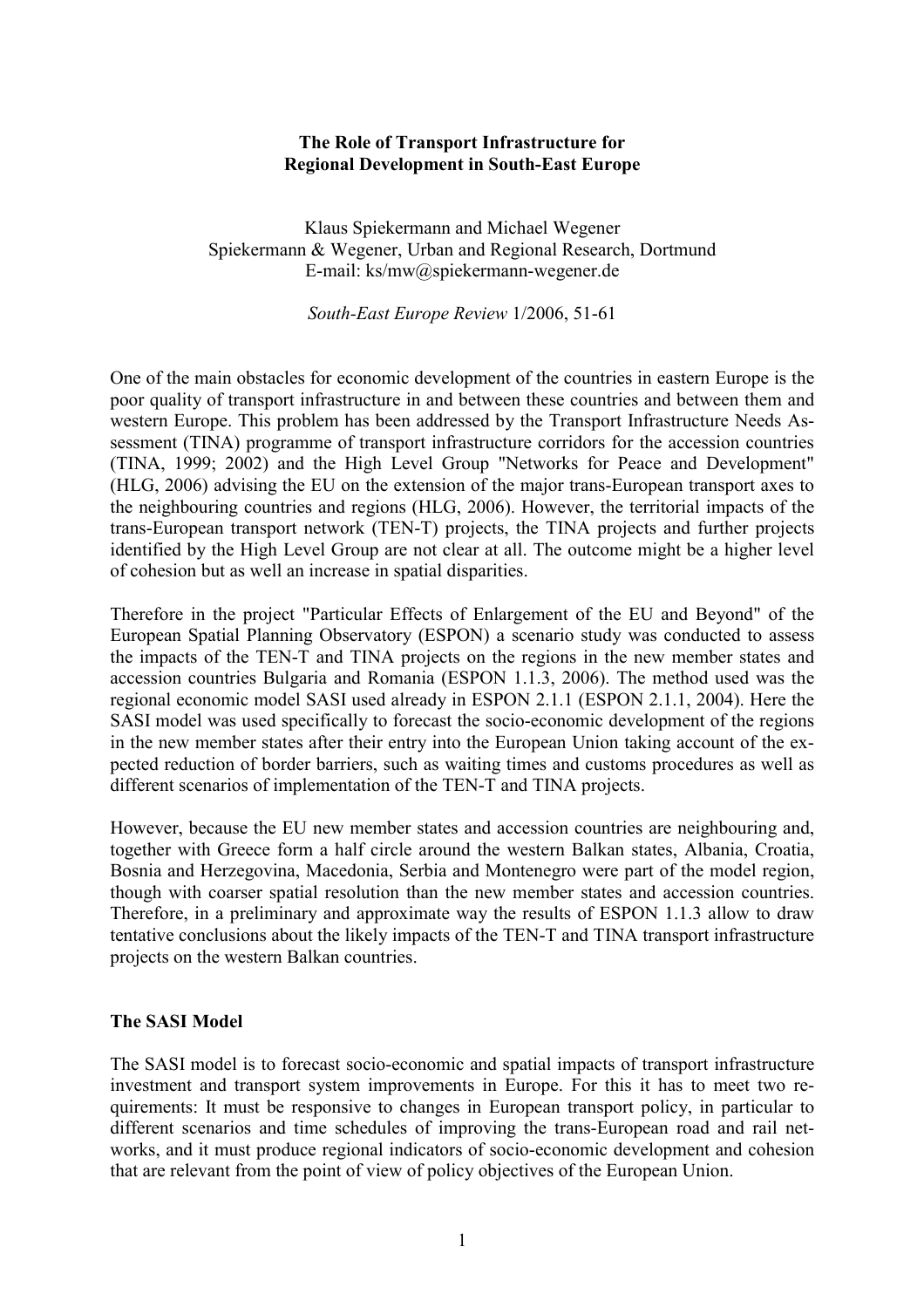The first of these two requirements is addressed by calculating regional accessibility indicators expressing the location of each region within the European road and rail networks. Changes in the trans-European networks affect the distribution of accessibility and the economic advantage across regions. However, regional socio-economic development cannot be explained by transport changes alone. Therefore other (non-transport) factors determining regional socio-economic development are included in the model. These factors include assumptions about European developments as well as factors expressing the endowment, or suitability and capacity for economic activities, of regions. When comparing different scenarios of transport network development, the non-transport factors are kept constant.

The second requirement determines the output and hence necessary submodels of the model. The goals of the European Union are the promotion of harmonious and balanced economic development, stable, non-inflationary and sustainable growth, convergence of economic performance, high levels of employment and social security, improvement of the quality of life and economic and social coherence and solidarity between the member states. Despite their acknowledged weaknesses the most commonly used indicators of regional economic efficiency are gross domestic product (GDP) per capita and employment. This implies that not only economic output and employment but also population and labour force have to be modelled. Equity or cohesion indicators finally express the distribution of GDP per capita and employment across regions. Based on the above considerations, the SASI model has six forecasting submodels: *European Developments*, *Regional Accessibility*, *Regional GDP*, *Regional Employment*, *Regional Population* and *Regional Labour Force*. A seventh submodel calculates *Socio-Economic Indicators* with respect to efficiency and equity. Figure 1 visualises the interactions between these submodels.



*Figure 1. The SASI model*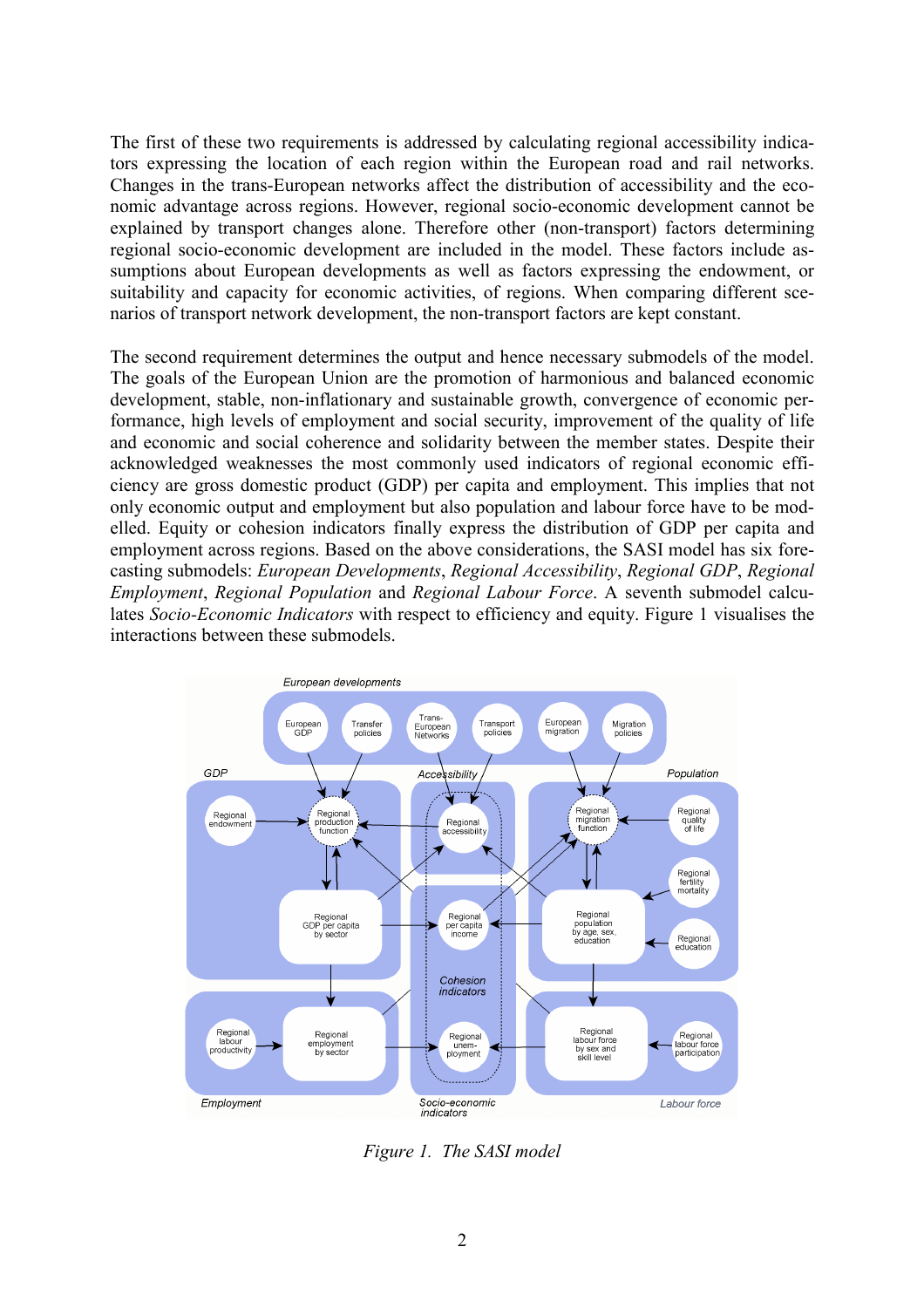*European Developments*. Here assumptions about European developments that are processed by the subsequent submodels are entered. European developments include assumptions about the future performance of the European economy as a whole and the level of immigration and outmigration across Europe's borders. They serve as constraints to ensure that the regional forecasts of economic development and population are consistent with external developments not modelled. Given the expected rapid population growth and lack of economic opportunity in many origin countries, total European immigration will be largely a function of immigration policies by national governments of the countries of the European Union. Another relevant European policy field are transfer payments by the European Union via the Structural and Cohesion Funds or the Common Agricultural Policy or by national governments to assist specific regions, which, because of their concentration on peripheral regions, are responsible for a sizeable part of their economic growth. The last group of assumptions are those about policy decisions on the trans-European networks. As these are of focal interest in SASI, they are modelled with considerable detail. A network scenario is a time-sequenced investment programme for addition, upgrading or closure of links of the road, rail or air networks.

*Regional Accessibility*. This submodel calculates regional accessibility indicators expressing the locational advantage of each region with respect to relevant destinations in the region and in other regions as a function of travel time or travel cost (or both) to reach these destinations by the strategic road, rail and air networks (Schürmann et al., 1997; Wegener et al., 2001). In addition border waiting times and political, cultural and language barriers between countries barriers are taken into account as cost penalties added to the monetary transport costs. The effects of European integration are modelled by reducing these penalties over time.

*Regional GDP*. This is the core submodel of the SASI model. It calculates a forecast of gross domestic product (GDP) per capita by industrial sector (agriculture, manufacturing, construction, trade/tourism/transport, financial and other services) generated in each region as a function of endowment indicators and accessibility. Endowment indicators are indicators measuring the suitability or capacity of the region for economic activity. They may include traditional location factors such as availability of skilled labour and business services, capital stock (i.e. production facilities) and intraregional transport infrastructure as well as 'soft' location factors such as indicators describing the spatial organisation of the region, i.e. its settlement structure and internal transport system, or institutions of higher education, cultural facilities, good housing and a pleasant climate and environment. Accessibility indicators are derived from the Regional Accessibility submodel. In addition to endowment and accessibility indicators, monetary transfers to regions by the European Union such as assistance by the Structural and Cohesion Funds or the Common Agricultural Policy or national governments are considered, as these account for a sizeable portion of the economic development of peripheral regions. The results of the regional GDP per capita forecasts are adjusted such that the total of all regional forecasts multiplied by regional population meets the exogenous forecast of economic development (GDP) of Europe as a whole by the European Developments submodel.

*Regional Employment*. Regional employment by industrial sector is derived from regional GDP by sector by exogenous forecasts of regional labour productivity (GDP per worker) by sector modified by effects of changes in regional accessibility.

*Regional Population*. Regional population changes due to natural change and migration. Births and deaths are modelled by a cohort-survival model subject to exogenous forecasts of regional fertility and mortality rates. Interregional migration within the European Union is modelled as annual net migration as a function of regional unemployment and other indicators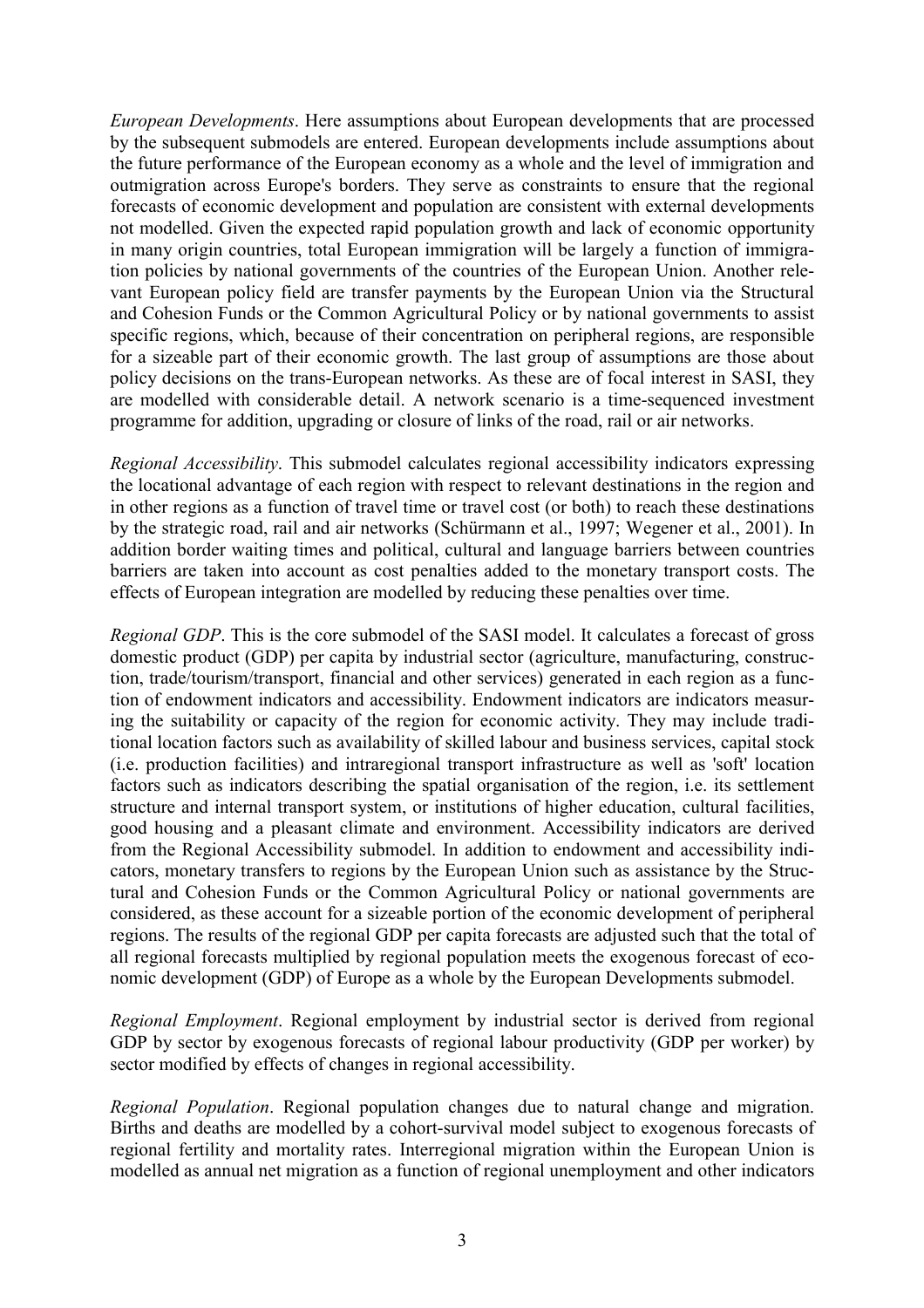expressing the attractiveness of the region as a place of employment and a place to live. The migration forecasts are adjusted to comply with total European immigration and outmigration forecast by the European Developments submodel and the limits on immigration set by individual countries. In addition educational attainment, i.e. the proportion of residents with higher education, is forecast as a function of national education policy.

*Regional Labour Force*. Regional labour force is derived from regional population and exogenous forecasts of regional labour force participation modified by effects of regional unemployment.

*Socio-economic Indicators*. Regional per capita income is derived from regional GDP per capita. Regional unemployment is the difference between regional employment and labour force. Accessibility, besides being a factor determining regional production, is also considered a policy-relevant output of the model. In addition, equity or cohesion indicators describing the distribution of accessibility and GDP per capita across regions are calculated.

The *spatial* dimension of the model is established by the subdivision of the European Union into regions at the NUTS-3 level. The study area of the model consists of the original 15 EU member states (1,085 regions), the 10 new member states (121) regions, the two accession countries Bulgaria and Romania (70 regions), Norway and Switzerland (45 regions) and the western Balkan countries Albania, Bosnia and Herzegovina, Croatia, Macedonia and Serbia and Montenegro (9 regions), in total 1,330 regions. The regions are connected by road, rail and air networks. The *temporal* dimension of the model is established by dividing time into periods of one year. The base year of the simulations is 2001 and the forecasting horizon 2031, however, in a backcast also the period 1981-2001 is modelled. In each simulation year the seven submodels of the SASI model are processed in a recursive way, i.e. sequentially one after another, i.e. within one simulation period no equilibrium between model variables is established; in other words, all endogenous effects in the model are lagged by one or more years.

More detailed information on the SASI model and its implementation and calibration for ESPON can be found in Wegener and Bökemann (1998) and the Final Reports of ESPON 1.1.3 (ESPON 1.1.3, 2006).

# **Transport Scenarios**

In ESPON 1.1.3 one Reference Scenario and various transport policy scenarios were simulated. Here only the results of three scenarios can be presented:

- Scenario 00: The Reference Scenario (Scenario 00) is defined as the fictitious development that would have taken place if there had been no EU enlargement and only the transport projects of the *old* ('Essen') priority list of TEN projects (European Commission, 2002) would be implemented. The Reference Scenario serves as the benchmark against which all policy scenarios are evaluated.
- Scenario A1: The first policy scenario is not a transport scenario in the narrow sense of the term but examines the impacts of the EU enlargement itself on transport and hence accessibility and economic development. In the enlargement scenario no transport infrastructure projects beyond the projects already contained in the Reference Scenario are implemented.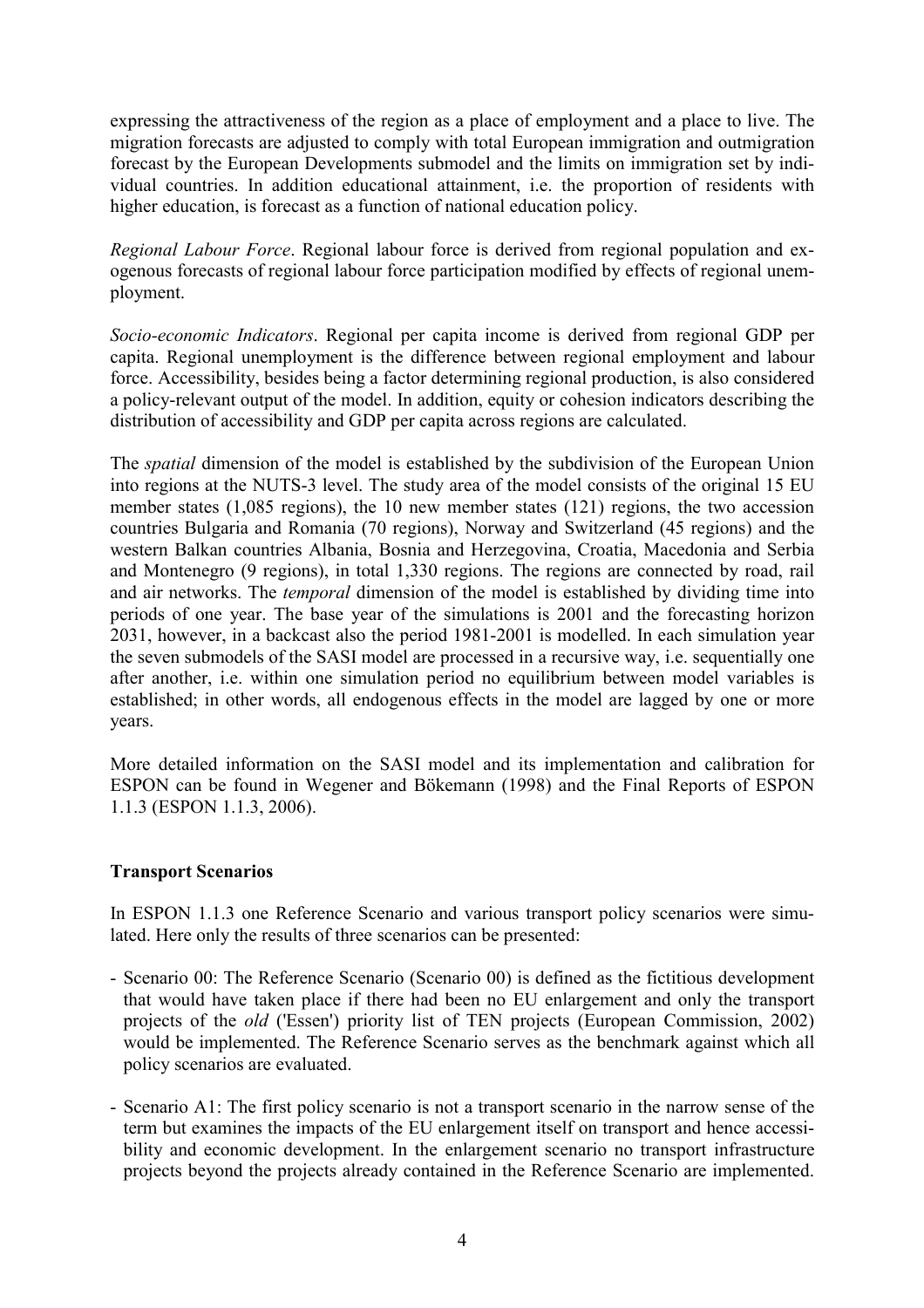However, it is assumed that the general process of European integration and the process of EU enlargement starting in 2004 gradually reduces the barriers to economic exchange and travel as well as waiting times and costs at border crossings between the old and new member states and between the new member states themselves but also between the EU member states and other countries including the western Balkan states.

- Scenario B1: This scenario assumes that in addition to the EU enlargement all transport infrastructure projects of the *new* TEN priority list identified by the High-Level Group headed by Karel van Miert (HLG, 2003), which includes more projects in the new member states, are implemented.

Other scenarios modelled included scenarios in which in addition to the TEN priority projects all TEN and TINA projects as documented in the latest revisions of the TEN-T and TINA programmes (European Union, 2004; TINA, 2002) are implemented as well as scenarios in which further transport infrastructure projects in eastern Europe responding to the needs of east European countries are implemented. The results of all scenarios are presented in the ESPON 1.1.3 Final Report (ESPON 1.1.3, 2006).

### **Scenario Results**

This section presents the impacts of policy scenario B1 on accessibility and GDP per capita of the 1,330 model regions until 2031, with special emphasis on the western Balkan states.

### *Accessibility*

Table 1 shows summary results for accessibility (rail/road/air, travel) of the two policy scenarios.

| Region                 | Enlargement effect<br>A1 | Transport effect<br>$B1-A1$ | Total effect<br>B1 |
|------------------------|--------------------------|-----------------------------|--------------------|
| Abania                 | $+28.79$                 | $+3.93$                     | $+32.72$           |
| Bosnia and Herzegowina | $+24.90$                 | $+7.46$                     | $+32.36$           |
| Croatia                | $+21.52$                 | $+6.34$                     | $+27.86$           |
| Macedonia              | $+26.30$                 | $+4.91$                     | $+31.21$           |
| Serbia and Montenegro  | $+54.72$                 | $+7.32$                     | $+62.04$           |
| EU15                   | $+8.90$                  | $+2.38$                     | $+11.28$           |
| CH+NO                  | $+22.40$                 | $+4.37$                     | $+26.77$           |
| <b>NMAC</b>            | $+19.13$                 | $+9.02$                     | $+28.15$           |
| $EU27+7$               | $+11.10$                 | $+3.49$                     | $+14.59$           |

*Table 1. Accessibility impacts (difference to Reference Scenario in %)*

The numbers are differences between the two policy scenarios and the Reference Scenario in 2031 in percent for each of the western Balkan states and the old EU member states (EU15), Switzerland and Norway (CH+NO), the ten new member states and the accession countries Bulgaria and Romania (NMAC) and the total model region (EU27+7).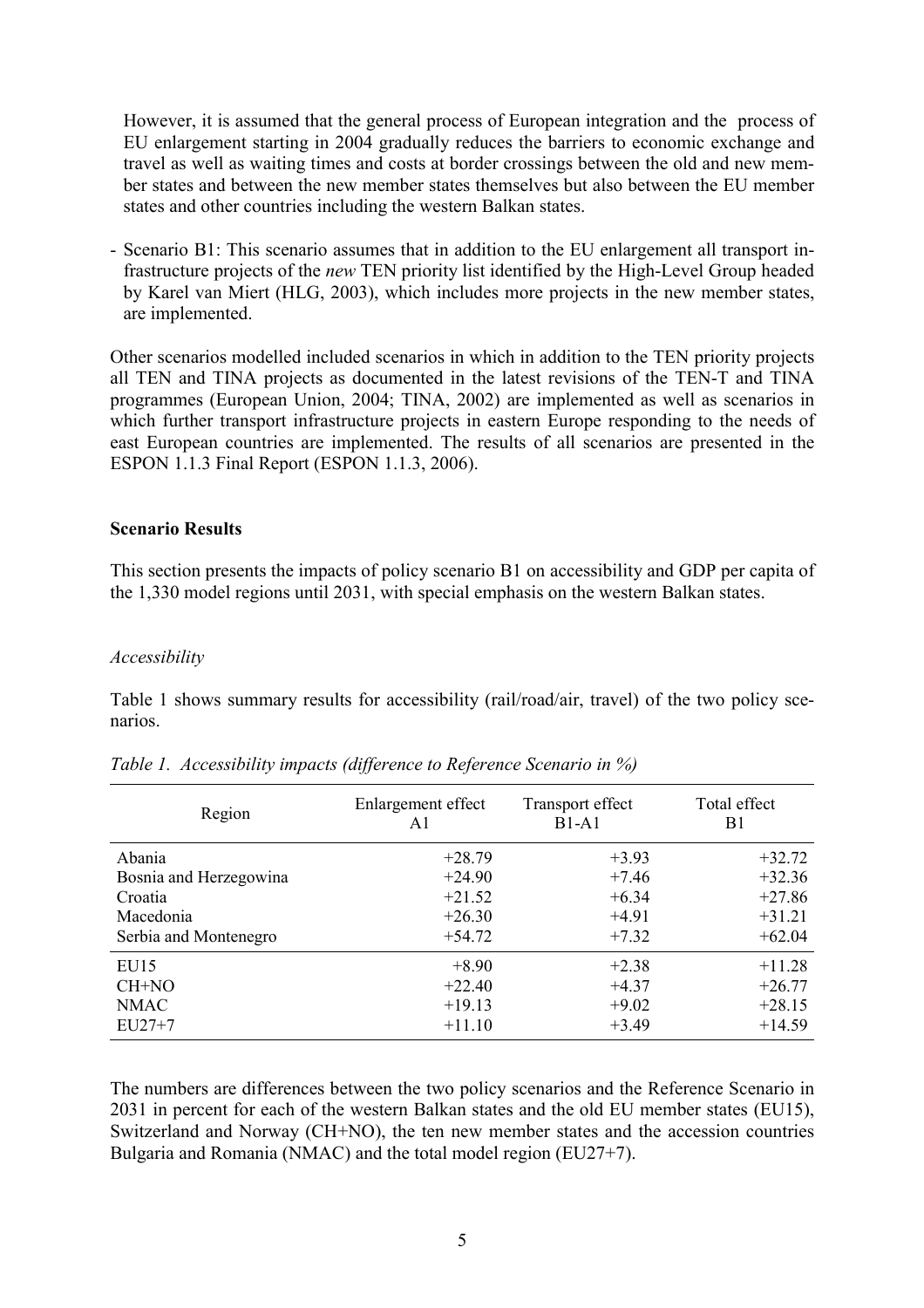All scenarios improve accessibility everywhere, with the greatest improvements in the new member states, accession countries and western Balkan countries. The largest effect has the enlargement process itself (Scenario A1), even for the accession states Bulgaria and Romania and the western Balkan states because it has reduced border barriers not only between the EU member states but also between the EU and other countries. But also the infrastructure scenario (Scenario B1) has stronger effects in east and south-east Europe. Projects in the new member states and accession countries contribute most to this improvement. If the number of projects in the eastern Europe is increased, as in the other scenarios not shown here, the transport effect is larger. In all infrastructure scenarios the gap in accessibility between western and eastern Europe is reduced; in the scenario with maximum additional infrastructure projects in eastern Europe it is actually closed.

Figure 2 shows the spatial distribution of accessibility in the Reference Scenario and Scenario B1. Except in northern Croatia around Zagreb, accessibility is inferior even compared with the eastern Balkan states Romania and Bulgaria because of decades of lack of investment and maintenance. However, in Scenario B1 with TEN priority projects 7 (Motorway axis Athens-Sofia-Budapest) and 22 (Railway axis Athens-Sofia-Budapest-Vienna) implemented significant accessibility effects on Serbia and Montenegro and to a lesser extent also Bosnia and Herzegovina and Macedonia are visible.



*Figure 2. Accessibility rail/road/air, travel in the Reference Scenario 00 (million) and accessibility effects of Scenario B1in 2031 (%)*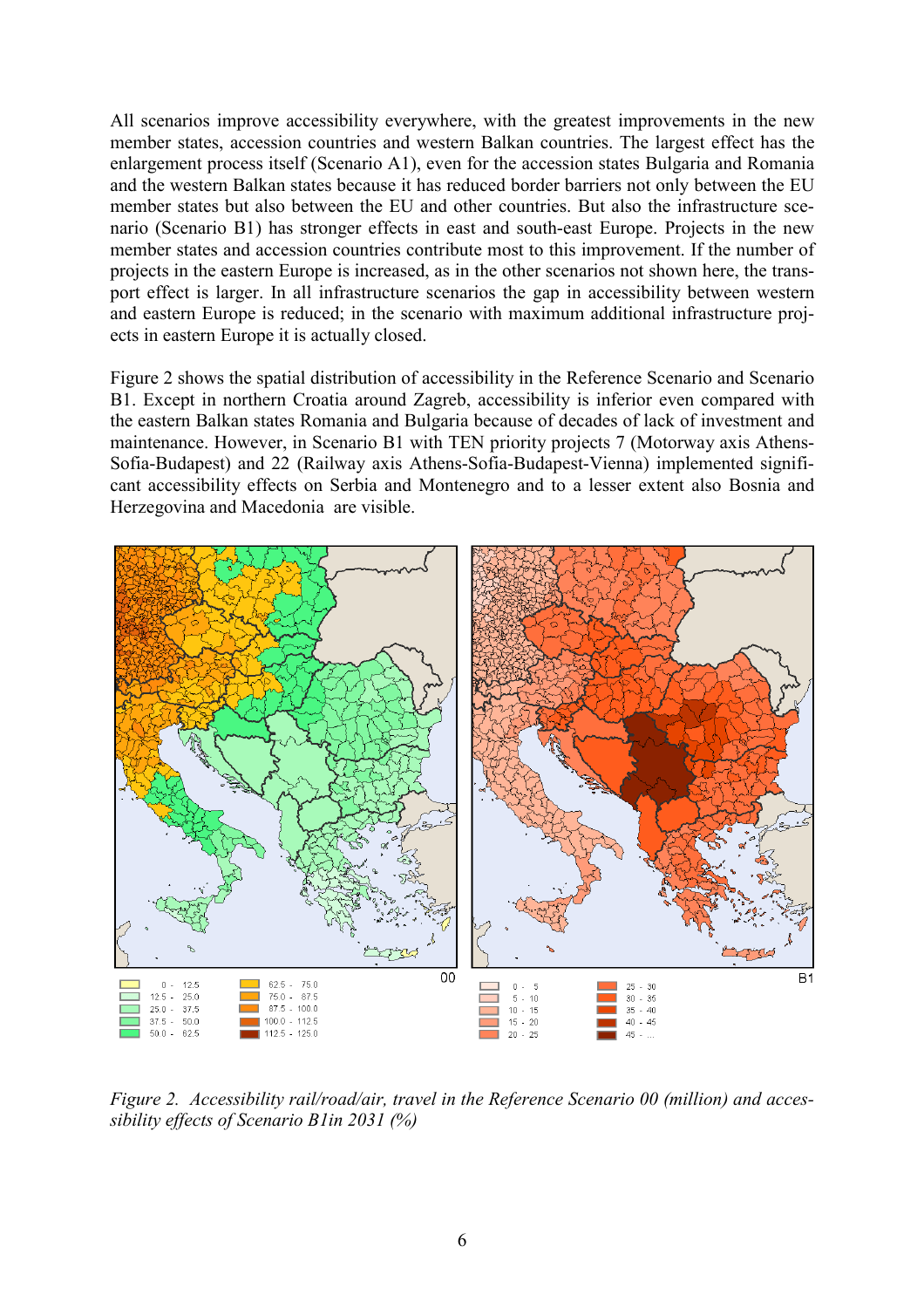### *GDP per capita*

Table 2 shows the results for GDP per capita of the three scenarios as differences between the policy scenarios and the Reference Scenario in 2031 in percent for the western Balkan countries, the old member states (EU15), Switzerland and Norway (CH+NO), the new member states and accession countries (NMAC) and the total study region (EU27+7).

| Region                 | Enlargement effect<br>A1 | Transport effect<br>$B1-A1$ | Total effect<br>B1 |
|------------------------|--------------------------|-----------------------------|--------------------|
| Abania                 | $+7.46$                  | $+0.57$                     | $+8.03$            |
| Bosnia and Herzegowina | $+5.63$                  | $+1.59$                     | $+7.22$            |
| Croatia                | $+3.28$                  | $+0.78$                     | $+4.06$            |
| Macedonia              | $+5.16$                  | $+0.65$                     | $+5.81$            |
| Serbia and Montenegro  | $+7.59$                  | $+0.99$                     | $+8.58$            |
| EU15                   | $+2.02$                  | $+0.49$                     | $+2.51$            |
| CH+NO                  | $+2.97$                  | $+0.57$                     | $+3.54$            |
| <b>NMAC</b>            | $+2.88$                  | $+1.23$                     | $+4.11$            |
| $EU27+7$               | $+2.10$                  | $+0.53$                     | $+2.63$            |

*Table 1. GDP impacts (difference to Reference Scenario 00 in %)*

Table 2 shows that the relative large changes in accessibility translate into only very small changes in economic activity. Like the accessibility effects in Table 1, the economic effects of enlargement are much larger than those of transport infrastructure investments, even for the accession countries and western Balkan countries for the reasons stated above. If the number of projects in the east European countries is increased, as in the other scenarios not shown here, the transport effect is larger, but even with maximum transport investments the gap in income between western and eastern Europe is not closed: The east European countries are the winners only in relative terms, i.e. in percent. However, due to their low initial values of GDP per capita, their gains in absolute terms are only about one third of those of the old EU member states. This underlines that transport infrastructure alone is not enough to significantly reduce the existing economic disparities between west and east Europe. However, massive provision of transport infrastructure would significantly contribute to that goal.

Figure 3 shows the spatial distribution of the economic effects indicated in Table 2. The distribution of GDP per capita in the Reference Scenario is shown in the left-hand map. The right-hand map shows the economic effects of Scenario B1. The maps show standardised GDP per capita, i.e. GDP per capita in percent of the European average (EU27+7=100). In the map on the left the lighter shades indicate GDP per capita below the European average in the Reference Scenario, i.e. without EU enlargement. It can be seen that even parts of the old EU member states, such as east Germany, southern Italy and Greece, have below-average GDP per capita but the GDP per capita of the Balkan states, except Croatia, remains below 20 percent of the European average. The map on the right shows the relative winners and relative losers among the regions. It can now be seen that parts of Poland and the Czech Republic, except the capitals Warsaw and Prague, become relative losers, i.e. grow less than the European average. The largest economic effects occur in Serbia and Montenegro and Albania and to a lesser degree in Bosnia and Herzegovina and Macedonia.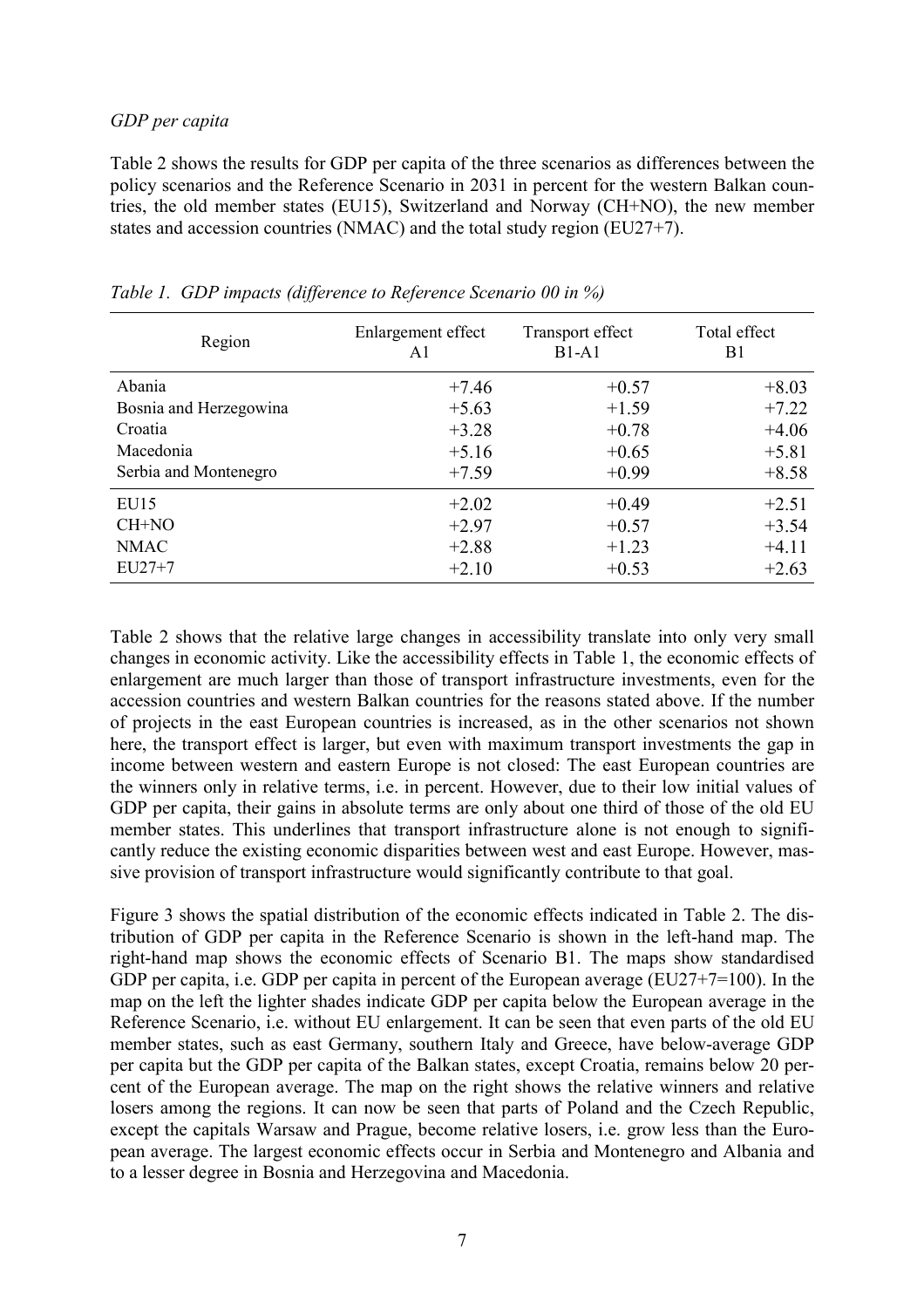

*Figure 3. GDP per capita in the Reference Scenario 00 (EU27+7=100) and relative GDP per capita effects of Scenario B1 in 2031 (%)*

# **Transport Policy in the Western Balkan**

The modelling analyses presented in this article were conducted in 2004 and 2005 in ESPON 1.1.3 with the main emphasis on the ten new member states that joined the European Union in 2004 and the accession countries Bulgaria and Romania earmarked for accession in 2007. The western Balkan states were included in the study because they lie between the old EU members states and Romania, Bulgaria and Greece.

However, as it can be seen on the maps in Figures 2 and 3, the spatial subdivision of the five western Balkan countries was much coarser than the that of the other countries, and data collection even for these large regions was difficult. Information on the state of the road and rail networks in the western Balkan states was scarce and probably outdated Moreover, except the Ljubljana-Zagreb-Belgrade-Thessaloniki motorway axis, no transport projects in the western Balkan states were included among the TEN-T and TINA projects – the western Balkan states represented a "hole" in the middle of the EU territory bypassed by TEN-T projects, such as TEN priority projects 7 (Motorway axis Athens-Sofia-Budapest) and 22 (Railway axis Athens-Sofia-Budapest-Vienna).

This changed when in November 2005 the High Level Group "Networks for Peace and development" headed by former EU transport commissioner Loyola de Palacio presented its report "Extension of the Major Trans-European Transport Axes to the Neighbouring Countries and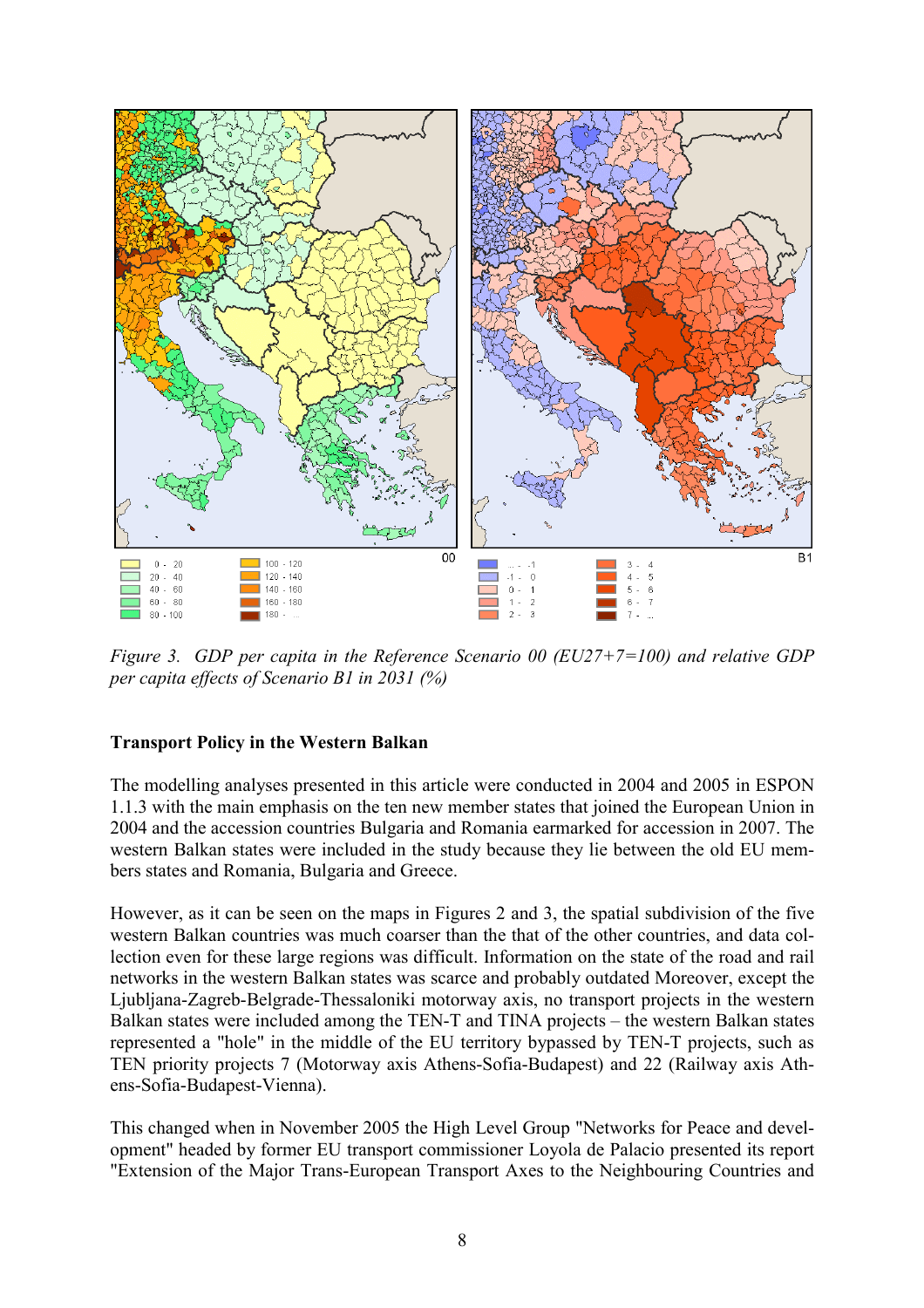Regions" (HLG, 2006). The group proposed four multimodal land-based axes for linking the EU territory with adjacent macro regions. The "South-Eastern Axis" is to link the EU through the Balkans and Turkey to the Caucasus and the Caspian Sea as well as to Egypt and the Red Sea. Of the projects selected for the axis, three pass through the western Balkan states:

- the multimodal connection Ljubljana-Zagreb-Belgrade-Nis with extensions to Sofia-Istanbul and Skopje-Thessaloniki
- the multimodal connection Budapest-Sarajewo-Ploce
- the multimodal connection Bari/Brindisi-Durres/Vlora-Tirana-Skopje-Sofia-Burgas/Varna

In addition, Austria, supported by Croatia and Bosnia and Herzegovina, promoted the socalled Pyhrn corridor Berlin-Zagreb connecting to TEN priority project 22 (Railway axis Athens-Sofia-Budapest-Vienna).

The report met with criticism claiming that it put unjustified emphasis on uneconomical rail projects, failed to link the major capital cities of the western Balkan states and unduly prioritised major transport corridors at the expense of secondary regional road connections which were deemed to be more important for economic development (ERF, 2006)

This debate could be enlightened by a thorough investigation of the economic, social and environmental impacts of different scenarios of transport infrastructure development in the western Balkan states taking into account the effects of the forthcoming accession of Bulgaria and Romania to the European Union, the likely separation of Serbia and Montenegro into two independent states and possible further accessions of western Balkan states to the European Union. Such scenarios should investigate not only the socio-economic and environmental impacts of the implementation of the major transport corridors of the south-eastern Axis of the High Level Group report but also alternative schemes placing more emphasis on secondary regional road and rail networks.

Such an analysis should also look into the likely effects of the alternative transport policies on employment both in the transport sector and in the rest of the economy. However, the expectations that the employment effects of further market opening, deregulation, privatisation of formerly state-operated transport companies including mergers and take-overs can be reliably predicted should not be too high. The experience of the transition of the new EU member states to market economies has demonstrated that such forecasts are very difficult if not impossible.

# **Conclusions**

The model simulations of ESPON 1.1.3 have shown that the existing large gaps in accessibility and economic development between the old EU member states and the new member states and accession states and western Balkan states cannot be totally overcome but can be significantly reduced by a strategy of transport infrastructure development in co-ordination with other EU policies.

The simulations have shown that the largest gains in accessibility in east and south-east Europe are due to the enlargement process itself, even for the accession countries and western Balkan countries, because the process of European integration and the enlargement of the EU have reduced barriers for travel and goods transport not only between the EU member states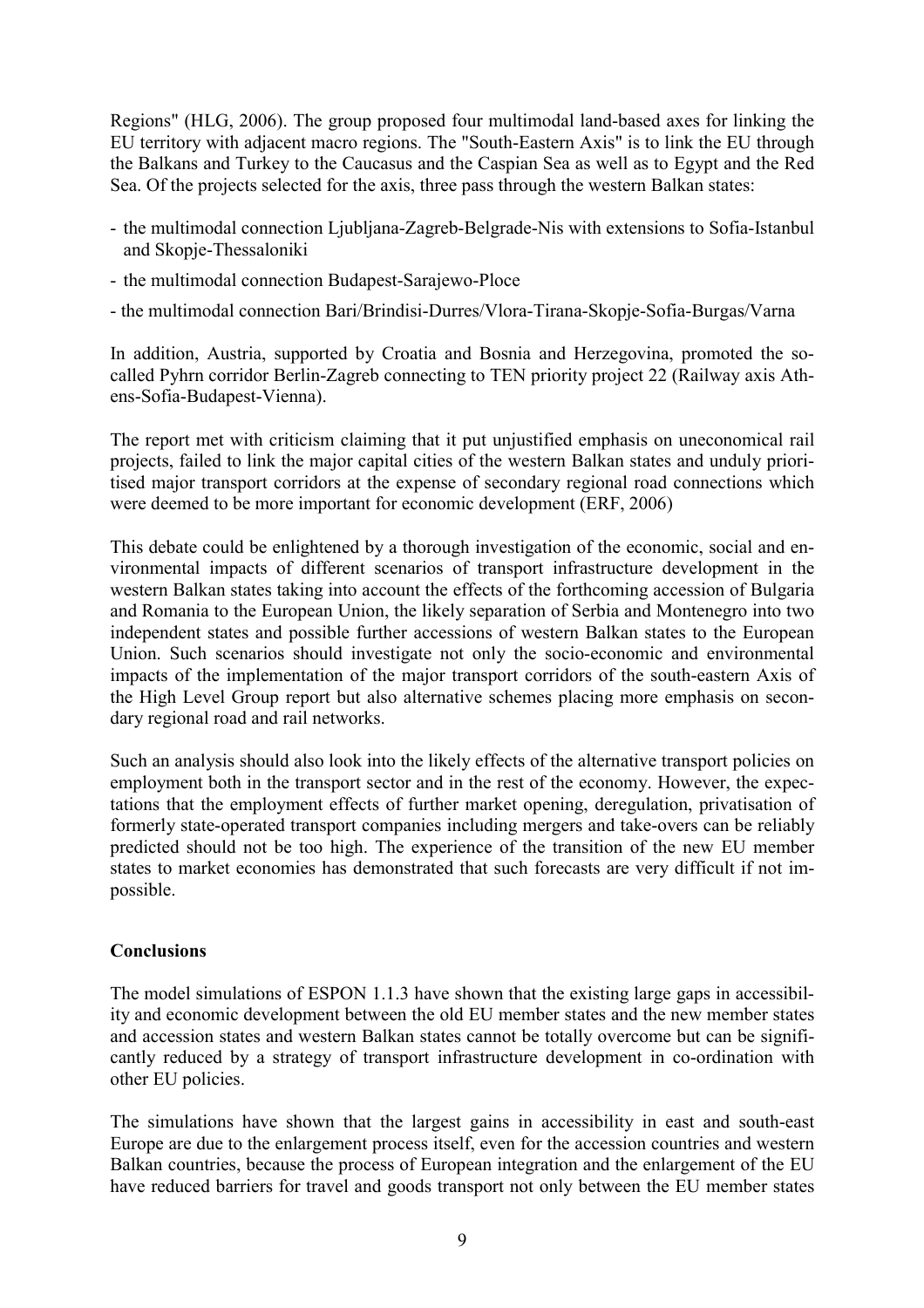but also between the EU and other countries. The infrastructure projects examined contribute to this effect and, not surprisingly, the more infrastructure projects are implemented in eastern Europe, the larger is the effect there.

These results confirm the need for a spatially differentiated spatial policy which does not adopt the same development model for all European countries but differentiates it according to the phase of development of each country. Such a strategy implies that in the already highly developed and urbanised old EU member states no longer the economically most successful large agglomerations are further promoted but existing or emerging polycentric structures are strengthened by predominantly improving the accessibility of medium-level central places and compensating the accessibility deficits of rural and peripheral regions. In the still urbanising new member states, accession countries and western Balkan countries, however, for a transition period of ten to fifteen years it is justified to enhance the growth dynamics of these countries by fast and efficient transport connections between their capital cities and major agglomerations and the economic centres in western Europe. After that period, however, the risk of over-dominance of these cities will have to be reduced by shifting the focus of transport investments first to medium-size cities and later, as in the old EU member states, to rural and peripheral regions.

### **References**

Bröcker, J., Meyer, R., Schneekloth, N., Schürmann, C., Spiekermann, K., Wegener, M. (2004): *Modelling the Socio-Economic and Spatial Impacts of EU Transport Policy*. Deliverable D6 of IASON (Integrated Appraisal of Spatial Economic and Network Effects of Transport Investments and Policies). Kiel/Dortmund: Christian Albrechts University of Kiel/Institute of Spatial Planning.

ERF – European Union Road Federation (2006): *Networks for Peace and Development*. Brussels: European Road Federation and Chamber of Commerce Belgium Luxembourg – South Eastern Europe. http://www.erf.be/content/article/detail2814.

ESPON 1.1.1 (2004): *Potentials for Polycentric Development in Europe*. Final Report. Stockholm: Nordic Centre for Spatial Development. http://www.espon.eu/mmp/online/website/ content/projects/259/648/file\_1174/fr-1.1.1\_revised-full.pdf.

ESPON 1.1.3 (1006): *Particular Effects of Enlargement of the EU and Beyond*. Final Report: Stockholm: Royal Institute of Technology. http://www.espon.eu/mmp/online/website/content/ projects/259/650/index\_EN.html.

ESPON 1.2.1 (2004): *Transport Services and Networks.*. Final Report. Tours: CESA, Université François-Rabelais de Tours. http://www.espon.eu/mmp/online/website/content/projects/ 259/652/file\_1207/fr-1.2.1\_finalrevised-full\_30-6-2005.pd

ESPON 2.1.1 (2004): *Territorial Impacts of EU Transport and TEN Policies*. Final Report. Kiel: Institute of Regional Research, Christian Albrecht University of Kiel. http://www. espon.eu/mmp/online/website/content/projects/243/239/file\_374/fr-2.1.1\_revised.pdf.